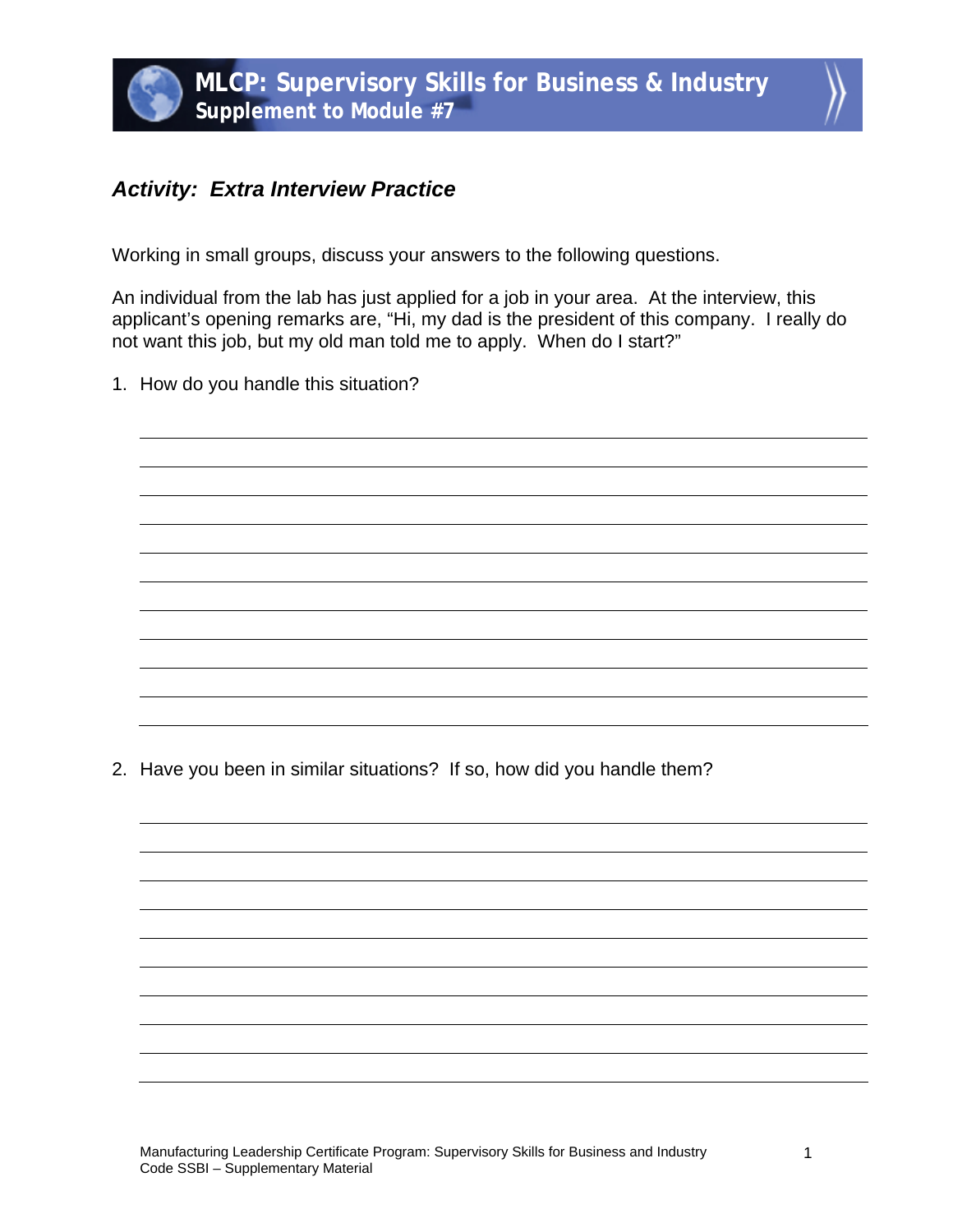

3. What considerations should you make before an employment interview?

4. What should you do during an interview?